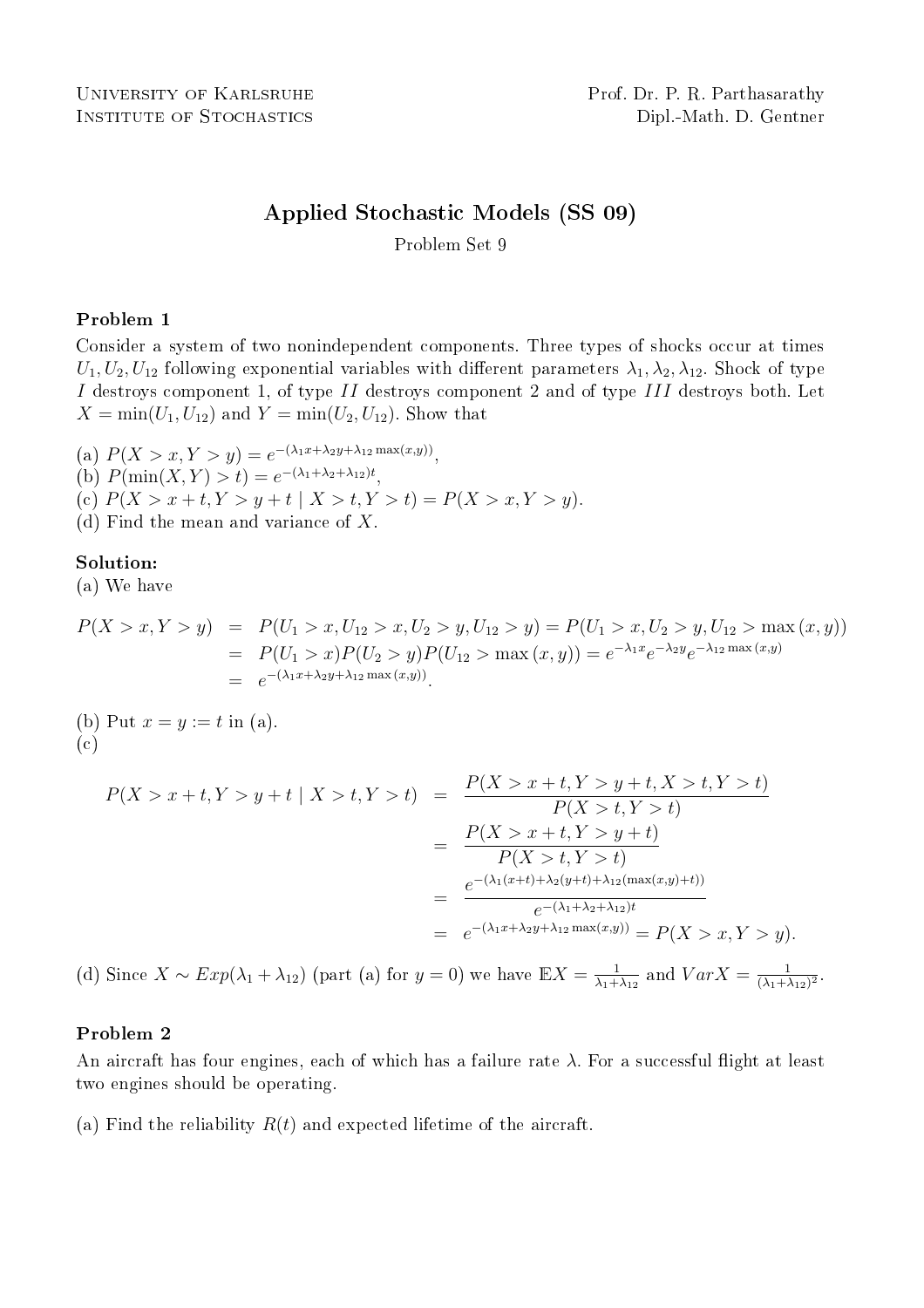(b) Find these if the aircraft needs at least one operating engine on either side for a successful flight.

#### Solution:

Let X denote the lifetime of one of the engines,  $X \sim Exp(\lambda)$ . All engines are distributed according to X and are independent.

(a) Since at least 2 out of the 4 engines need to be operating we are dealing with a 2-out-of-4 system. Let  $T$  denote the lifetime of the system. Then

$$
R(t) = P(T > t) = \sum_{r=2}^{4} {4 \choose r} (e^{-\lambda t})^r (1 - e^{-\lambda t})^{4-r}.
$$

The expected lifetime is then given by

$$
\int_0^\infty R(t)dt = \sum_{r=2}^4 {4 \choose r} \int_0^\infty (e^{-\lambda t})^r (1 - e^{-\lambda t})^{4-r} dt
$$
  
\n
$$
= \sum_{r=2}^4 {4 \choose r} \int_0^1 u^r (1 - u)^{4-r} \frac{1}{\lambda u} du
$$
  
\n
$$
= \frac{1}{\lambda} \left( 6 \int_0^1 u(1 - u)^2 du + 4 \int_0^1 u^2 (1 - u) du + \int_0^1 u^3 du \right)
$$
  
\n
$$
= \frac{1}{\lambda} \left( \frac{6}{12} + \frac{4}{12} + \frac{1}{4} \right)
$$
  
\n
$$
= \frac{13}{12\lambda}.
$$

(b) Here we are dealing with a series arrangement of two 1-out-of-2-systems. Hence the reliability of the system is given by

$$
R(t) = P(T > t) = (1 - P(X < t)^{2})^{2} = (1 - (1 - e^{-\lambda t})^{2})^{2} = 4e^{-2\lambda t} - 4e^{-3\lambda t} + e^{-4\lambda t}.
$$

The mean lifetime on the other hand is

$$
\begin{aligned} \mathbb{E}T &= \int_0^\infty R(t)dt = \int_0^\infty 4e^{-2\lambda t} - 4e^{-3\lambda t} + e^{-4\lambda t}dt \\ &= \frac{1}{\lambda}(\frac{4}{2} - \frac{4}{3} + \frac{1}{4}) = \frac{11}{12\lambda} .\end{aligned}
$$

### Problem 3

Prove:

(a) If  $0 \leq \alpha, \lambda \leq 1$ , then

$$
h(y) = (\lambda x)^{\alpha} + (1 - \lambda^{\alpha})y^{\alpha} - (\lambda x + (1 - \lambda)y)^{\alpha} \ge 0, \quad y \le x.
$$

(*Hint*: Note that  $f(t) = t^{\alpha}$  is a concave function, so that  $f(t+h) - f(t)$  is decreasing in t.) (b) Deduce that  $r(\mathbf{p}^{\alpha}) \geq [r(\mathbf{p})]^{\alpha}, 0 \leq \alpha \leq 1$ .